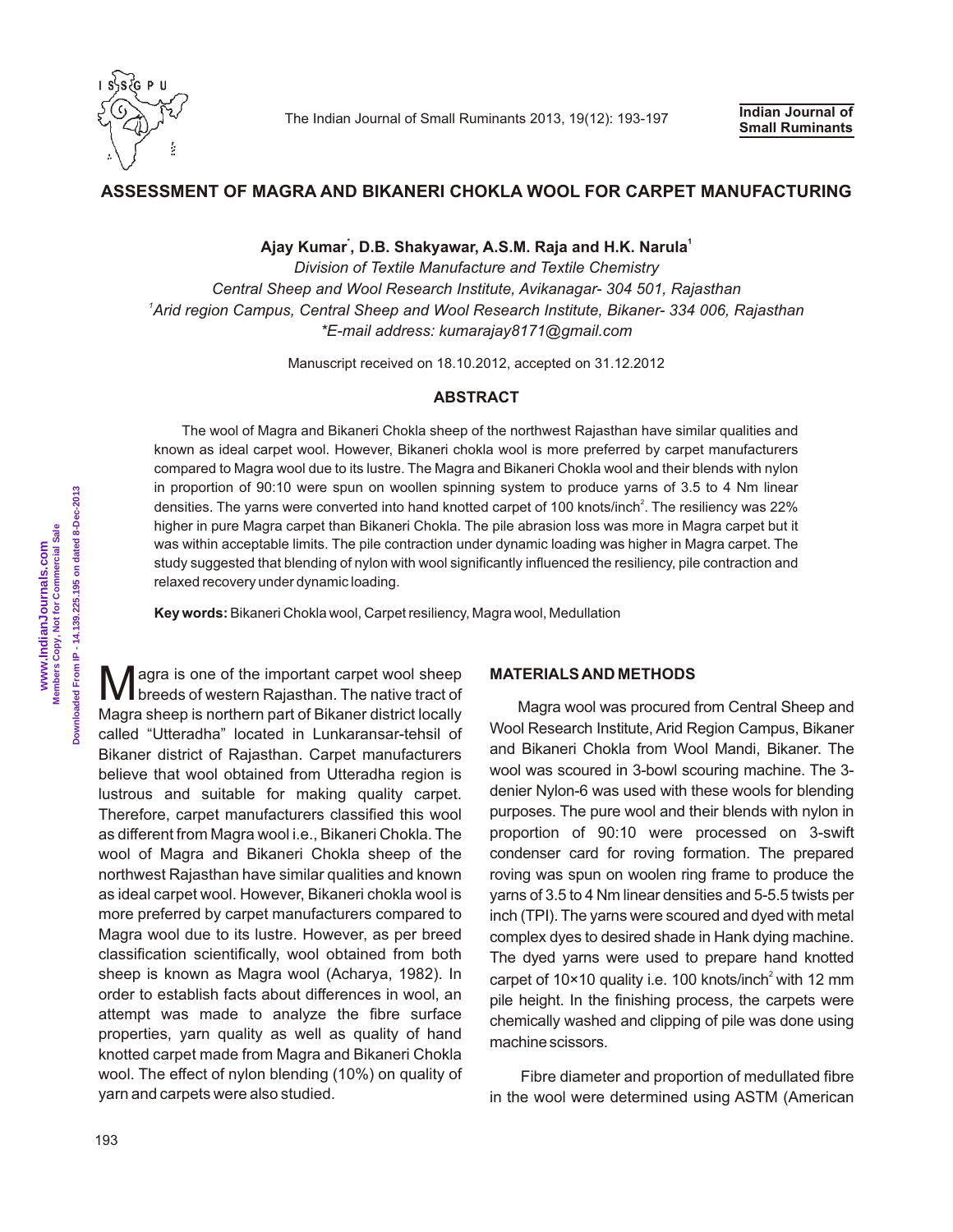Society for Testing and Materials) methods D 2130 and D 2968, respectively. The yarn fineness was evaluated following the new metric system of yarn fineness measurement. An Instron tensile tester was used to evaluate the breaking strength and elongation at break of yarn as per ASTM D 2256 method. The gauge length and rate of extension of specimen yarn was kept 100 mm and 300 mm/min, respectively. The yarn bulk was measured on fabricated instrument, following the standards procedures for WIRA yarn bulkometer. Scale morphology was studied to distinguish the difference between these two wool using Scanning Electron Microscope (SEM).

The pile height of carpet backing structure to its extremity was measured using pile height gauge. The carpet pile depression under maximum standard pressure of 844 gf/cm<sup>2</sup> termed compressibility of carpet was measured on WIRA thickness gauge as per ASTM D 6859 method. The results are expressed as percent of pile compressed from minimum to maximum exerted pressure. Carpet resilience was assessed by measuring the pile thickness on pile compression and pile recovery after compression during a complete loading and unloading cycle with different pressure of 17.6, 52.7, 211, 422, 633 and  $844$ gf/cm<sup>2</sup> on WIRA thickness gauge. A typical pressure-volume curve was plotted and area under the curves was measured. The ratio of area under

Table 1. Fibre characteristics of different wools

recovery curve to compression curve is expressed as carpet resiliency. The abrasion resistance of carpet was determined by rubbing the carpet on the WIRA abrasion tester with a double rotary motion using a standard coarse abradant fabric at constant pressure of 8 lb/in<sup>2</sup>. Carpet pile contraction under dynamic loading was measured on WIRA Dynamic loading machine for 1000 impacts of dynamic loading and recovery of distorted carpet pile after 48 h relaxation time was also assessed.

The carpet samples were subjectively assessed for lustre, softness, compressibility and handle properties. The evaluation was carried out through 10 observers in score scale of 1-10 for dull to bright lustre, stiff to soft, uncompressible to compressible and poor to excellent general handle of carpet. Correlation of score was awarded to carpet samples by different observers and average score was worked out.

### **RESULT AND DISCUSSION**

The average fibre diameter and medullation were higher in Bikaneri Chokla wool as compared to Magra (Table 1). The hairy fibres were twice that of hetro fibres and total medullated fibres were 55% for Bikaneri Chokla wool whereas, hetro type medullated fibres were more in Magra wool than hairy type fibre with total medullation of 43%. Medullated fibre proportions were at desired level in Magra wool.

| <b>Fibre characteristics</b>               | Magra wool  | Magra wool  | <b>Bikaneri Chokla</b> |
|--------------------------------------------|-------------|-------------|------------------------|
|                                            | spring clip | autumn clip | wool autumn clip       |
| Fibre diameter $(\mu)$                     | 34.35±0.69  | 33.27±0.61  | 34.90±0.69*            |
|                                            | (36.60)     | (33.58)     | (34.40)                |
| Hetero fibre $(\%)$                        | 19.00       | 22.77       | 17.00                  |
| Hairy fibre $(\%)$                         | 26.67       | 20.18       | 38.00                  |
| Total medullation (%)                      | 45.67       | 42.95       | 55.00                  |
| Staple length (cm)                         | 5.6         | 5.4         | 6.2                    |
| Fibre scale properties                     |             |             |                        |
| Scale per $100 \, (\mu m)$                 | 5.39        | 5.39        | 4.61                   |
| Scale frequency/10000 $\mu$ m <sup>2</sup> | 19.08       | 19.08       | 22.45                  |

*\* Fibre diameter is different significantly at 5% level, figures in bracket indicate CV %*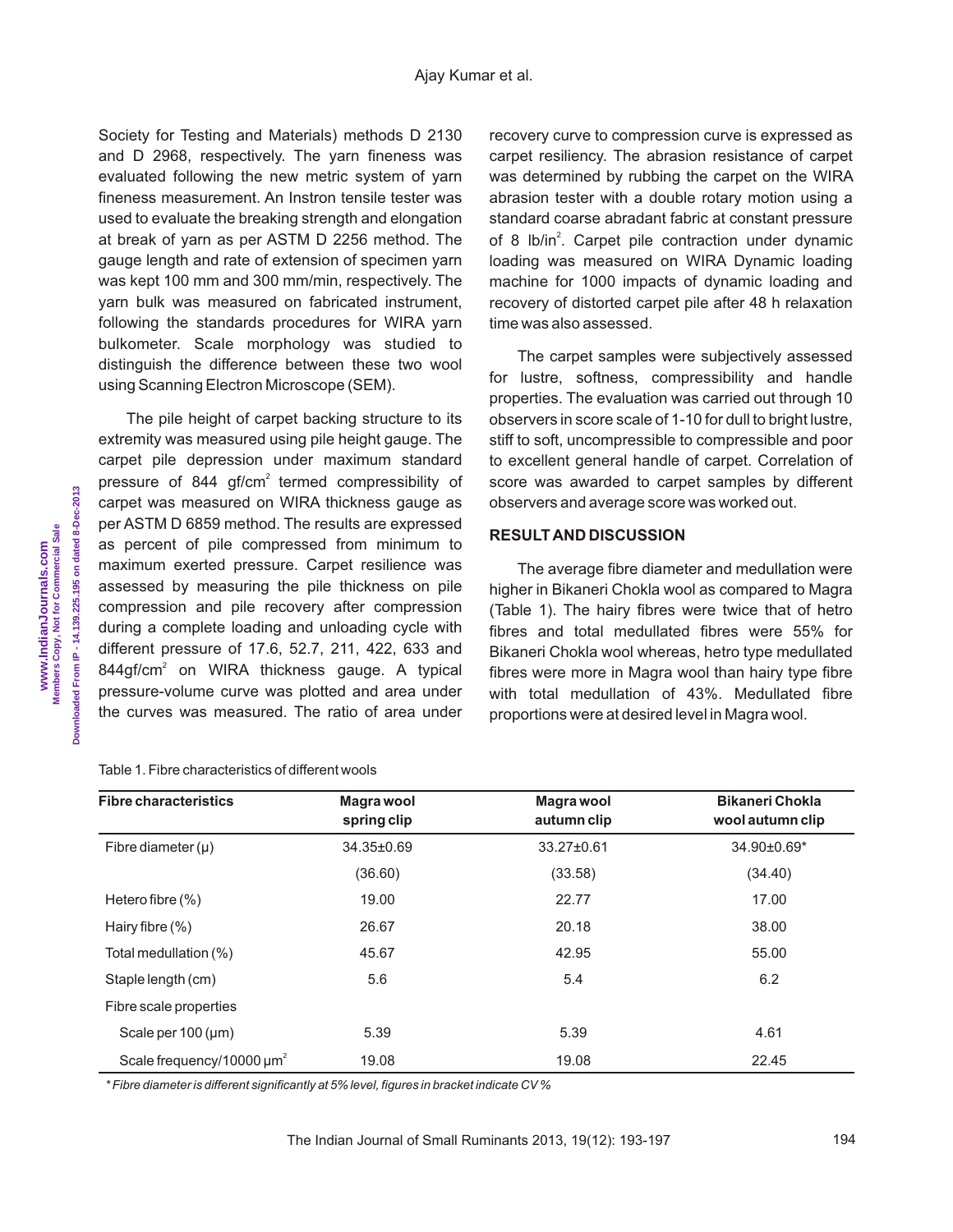Scale morphology is an important feature to distinguish the difference between wool samples. Scale structure also influences lustre of wool. The scanning electron microscope (SEM) images of both wool samples are depicted in Plate 1. The number of scales per unit length of 100 um were 5.39 and 4.61 for Magra and Bikaneri Chokla wool, respectively (Table 1). This revealed closer scale pattern in Magra wool.

The scale frequency (number of scale per 10000  $\mu$ m<sup>2</sup>) was higher in Bikaneri Chokla (22.45) compared to Magra wool (19.08). However, Bikaneri Chokla wool showed more uniform and peculiar diamond shape of scale structure with larger scale size, which may be attributed to higher lustre in Bikaneri Chokla as compared to Magra wool.





The yarn properties of pure wool and 10% nylon blended carpet yarns are given in Table 2. The tenacity and elongation at break was highest for nylonblended Bikaneri Chokla yarn and it could be attributed to higher staple length and more twist. Among the pure yarns, tenacity and elongation at break were better in pure Magra than Bikaneri Chokla yarn mainly because of lesser number of medullated fibres. Gupta et al. (1998) observed negative

correlation of fibre diameter and medullation with yarn tenacity and elongation at break. Yarn tenacity was lower for Magra wool nylon blended yarn. In an earlier study also it was also observed that beyond the optimum level of nylon blending, yarn tenacity decreased (Shakyawar et al., 2011). The higher tenacity of Bikaneri Chokla-nylon blended yarn was attributed to coarse yarn count and high twist level.

| Proportion of wool in yarn                  |        | <b>Sample</b><br>Code | Yarn<br>count<br>(Nm) | Yarn<br>twist<br>(TPI) | <b>Strength</b><br>$(g/\text{tex})$ | $\%$<br><b>Elongation</b><br>at break | $\%$<br>Yarn<br>realized | <b>Bulk</b><br>(cm <sup>3</sup> /gm) |
|---------------------------------------------|--------|-----------------------|-----------------------|------------------------|-------------------------------------|---------------------------------------|--------------------------|--------------------------------------|
| Magra spring clip (100%)                    |        | <b>MGS</b>            | 4.09                  | 4.97                   | 5.48                                | 47.61                                 | 68.0                     | 9.65                                 |
|                                             | $CV\%$ |                       | (12.43)               | (9.56)                 | (12.05)                             | (14.04)                               |                          |                                      |
| Magra autumn clip (100%)                    |        | <b>MGA</b>            | 4.30                  | 4.90                   | 5.17                                | 42.46                                 | 74.0                     | 9.38                                 |
|                                             | $CV\%$ |                       | (6.51)                | (10.06)                | (8.66)                              | (14.5)                                |                          |                                      |
| Bikaneri Chokla autumn clip (100%)          |        | <b>BCA</b>            | 4.13                  | 5.10                   | 4.39                                | 35.99                                 | 70.0                     | 10.28                                |
|                                             | $CV\%$ |                       | (9.95)                | (6.62)                 | (8.93)                              | (15.64)                               |                          |                                      |
| Magra spring clip (90%) + Nylon (10%)       |        | <b>MGSN</b>           | 4.11                  | 5.70                   | 4.87                                | 57.20                                 | 84.0                     | 10.97                                |
|                                             | $CV\%$ |                       | (13.46)               | (6.21)                 | (8.89)                              | (10.88)                               |                          |                                      |
| Magra autumn clip $(90\%)$ + Nylon $(10\%)$ |        | <b>MGAN</b>           | 4.19                  | 5.50                   | 4.41                                | 55.22                                 | 91.1                     | 10.00                                |
|                                             | $CV\%$ |                       | (6.9)                 | (8.52)                 | (11.27)                             | (8.83)                                |                          |                                      |
| Bikaneri Chokla autumn clip (90%)           |        | <b>BCAN</b>           | 3.94                  | 5.80                   | 9.8                                 | 81.32                                 | 79.6                     | 12.50                                |
| + Nylon (10%)                               | $CV\%$ |                       | (3.7)                 | (7.99)                 | (7.36)                              | (7.99)                                |                          |                                      |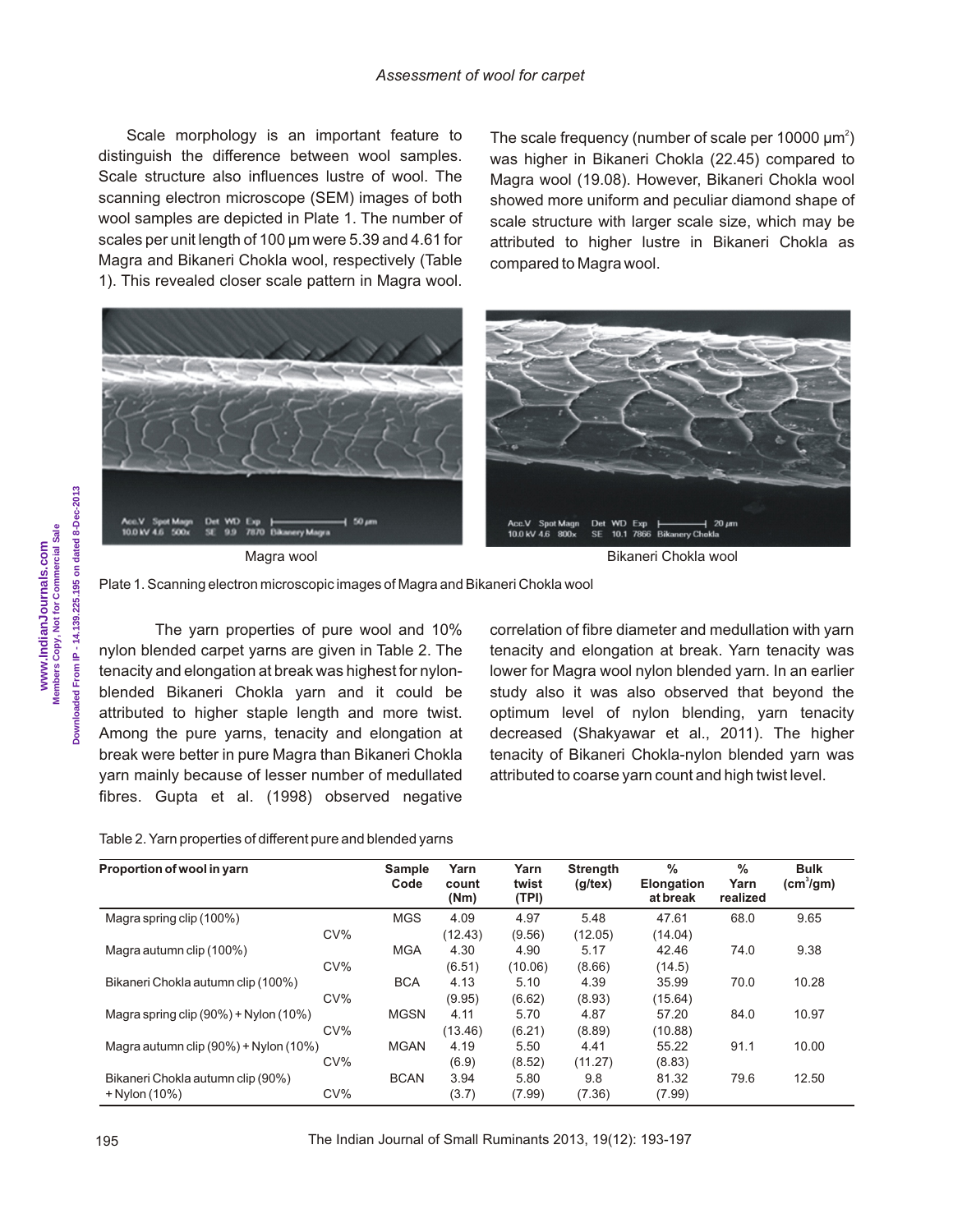#### Ajay Kumar et al.

The bulkiness was higher for Bikaneri Chokla wool yarn compared to Magra and can be attributed to higher proportion of medullated fibres in Bikaneri Chokla wool. The blending of nylon with wool improved the spinnability and enhanced yarn realization to the extent of 14% and 24% for Bikaneri Chokla and Magra wool yarns, respectively. The yarn bulkiness was also improved by 22% and 7% respectively.

The results of carpet performance characteristics of hand knotted are given in Table 3. The carpet resiliency of pure Magra wool was 15-22% higher than Bikaneri Chokla. This is attributed to the optimum proportion of medullated fibres (42.67%) with 22.77% of hetro-type fibres in the wool. On the other hand, compressibility was higher in carpet made from Bikaneri Chokla wool due to higher bulkiness of yarn due to higher proportion of hairy fibres (38%). The higher pile compression resulted in more inter-fibre friction and more loss of compressional energy within pile. It may also due to more fibre entanglement which resisted recovery of pile after compression. It was also

found that the compressibility and resilience properties of the carpet depend on the proportion of medullated fibres in the carpet pile.

The pile abrasion losses were more for Magra wool carpet, however it was within acceptable limit proposed by IWS standard (70 mg fibre loss per 1000 cycle of abrasion). Comparatively lower abrasion losses in carpet pile of Bikaneri Chokla wool may be attributed to higher bulkiness of yarn. Carpet pile contraction under dynamic loading was better for carpet of Bikaneri Chokla wool and its blend as compared to carpet made from Magra wool and its blends. The recovery of contracted carpet pile after 48 h was similar for both the carpets after the dynamic impact loading of 1000 cycles. Nylon blending negatively influenced the carpet compressional properties viz., enhanced the pile contraction and gave poor recovery after dynamic loading for carpet. This was attributed to reduction in proportion of medullated fibres in the carpet pile with nylon blended carpets.

Table 3. Performance characteristics of hand knotted carpet from different wool and their blends

| <b>Sample</b><br>Code | <b>Pile</b><br>height<br>(mm) | Compre-<br>ssibility<br>(%) | <b>Resiliency</b><br>(%) | <b>Abrasion</b><br>loss(mg) | Pile contraction (%)<br>under dynamic<br>loading | Pile recovery<br>after 48 h $(%)$ |
|-----------------------|-------------------------------|-----------------------------|--------------------------|-----------------------------|--------------------------------------------------|-----------------------------------|
| <b>MGS</b>            | 11.25                         | 66.76                       | 33.82                    | 70                          | 9.59                                             | 90.98                             |
| <b>MGA</b>            | 10.80                         | 68.02                       | 39.06                    | 69                          | 9.92                                             | 95.66                             |
| <b>BCA</b>            | 10.90                         | 77.24                       | 31.91                    | 66.6                        | 5.34                                             | 96.36                             |
| <b>MGSN</b>           | 10.95                         | 72.98                       | 37.91                    | 65.6                        | 12.92                                            | 91.78                             |
| <b>MGAN</b>           | 11.65                         | 63.56                       | 33.77                    | 62.6                        | 13.22                                            | 91.78                             |
| <b>BCAN</b>           | 11.10                         | 66.01                       | 32.93                    | 70.2                        | 9.84                                             | 93.94                             |

Although blending of nylon improved the spinnability and produced better quality yarn, it resulted in better abrasion resistance for Magra wool carpet due to more number of pure fibres and deteriorated resiliency, pile contraction and relaxed recovery after dynamic loading. Carpet made of Bikaneri Chokla-nylon blended yarn improved resiliency mainly due to the reduction in proportion of medullated fibres. However, carpet pile contraction

and relaxed recovery after dynamic loading remained similar to Magra-nylon blended yarn carpet.

The carpet samples were subjectively assessed for lustre, softness, compressibility and general handle properties. The average scores in scale of 1-10 were awarded to carpets from different wool and their nylon blend are given in Table 4.